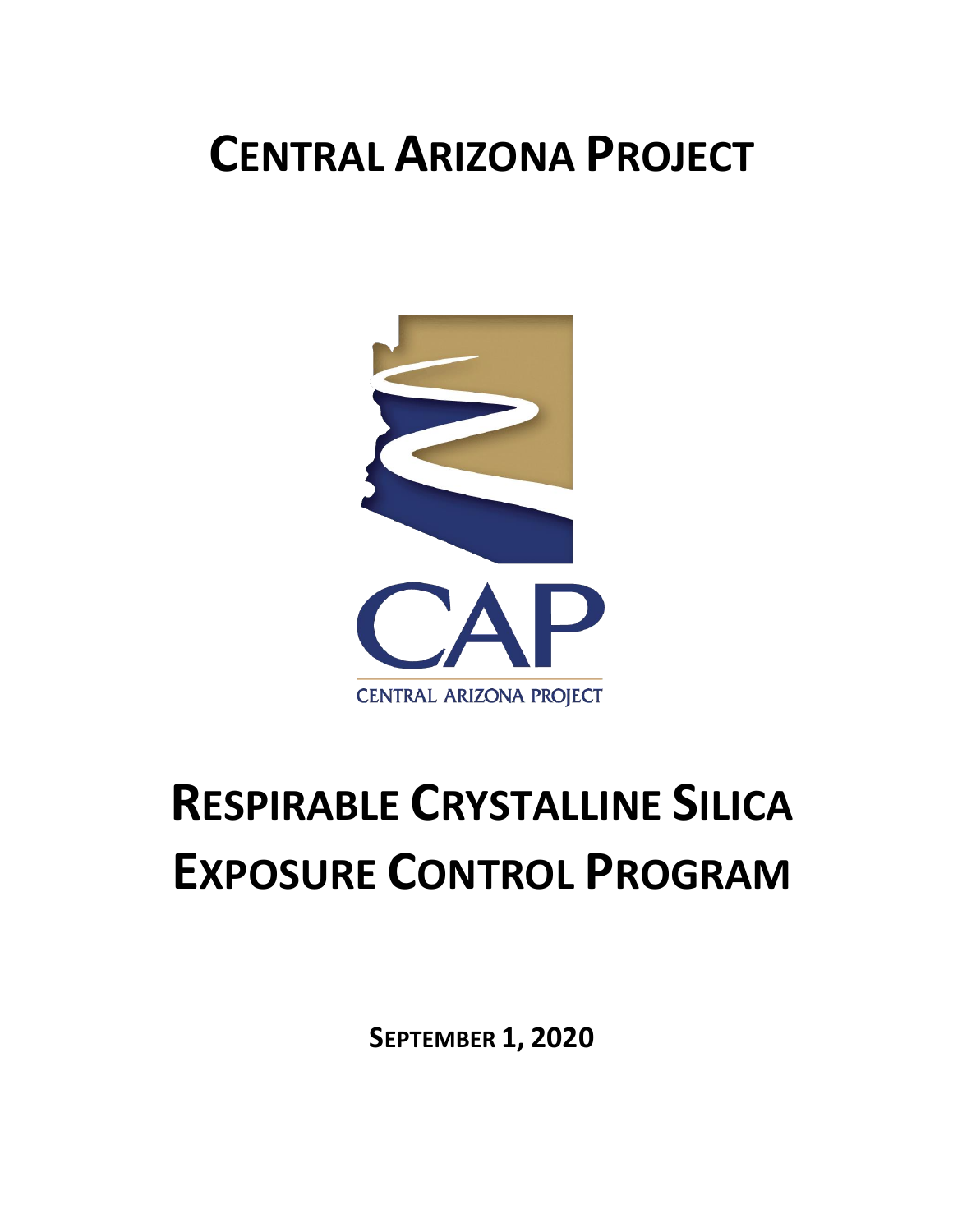#### **1.0 PURPOSE**

The purpose of this program is to reduce employee exposure to respirable crystalline silica (RCS), thereby eliminating any potential for employees to contract silicosis or other debilitating disease as a result of exposure to RCS. This program meets the requirements for a written exposure control program found in OSHA's RCS standard, 1910.1053(f)(2) and provides – among other things – the following information:

- 1.1 A description of tasks at Central Arizona Project that involve exposure to RCS;
- 1.2 A description of the engineering controls, work practices and respiratory protection used to limit employee exposure to RCS for each task; and
- 1.3 A description of the housekeeping measures used to limit employee exposure to RCS.

#### **2.0 SCOPE**

The OSHA standard for respirable crystalline silica applies to all exposures except those where there is objective data demonstrating that employee exposures will remain below OSHA's action level of 25  $\mu$ g/m<sup>3</sup> as an 8-hour, time-weighted average under any foreseeable conditions. Accordingly, this program applies to all CAP employees who are known or suspected to have exposures to RCS above the OSHA action level (without the use of engineering controls).

Where employees perform tasks that involve exposure to respirable crystalline silica for a very short duration of time, exposures for those tasks are expected to be below the action level. For example, an employee using a hand-held drill to drill two or three holes into a concrete or block wall over the course of 15 minutes (or less) would be expected to have an 8-hour TWA exposure below the action level, assuming no exposure for the remainder of the work shift. In such instances, the OSHA standard does not apply.

Many CAP employees perform tasks during the course of their work shift that fall into this category and those employees are not covered within the scope of this program, so long as their total work shift exposure is represented in the performance of such short-duration tasks. Plant mechanics, maintenance workers, electricians, and similar employees are examples of those that would perform these tasks involving exposures below the OSHA Action Level and who would not be covered by this program.

#### **3.0 RESPONSIBILITIES**

- **3.1 CAP EH&S Department:** The CAP EH&S department has overall responsibility for administering this program, including the following:
	- Conducting all necessary monitoring to quantify employee exposures to RCS.
	- Working with field crews to ensure adequate control measures are in place to reduce employee exposure to RCS.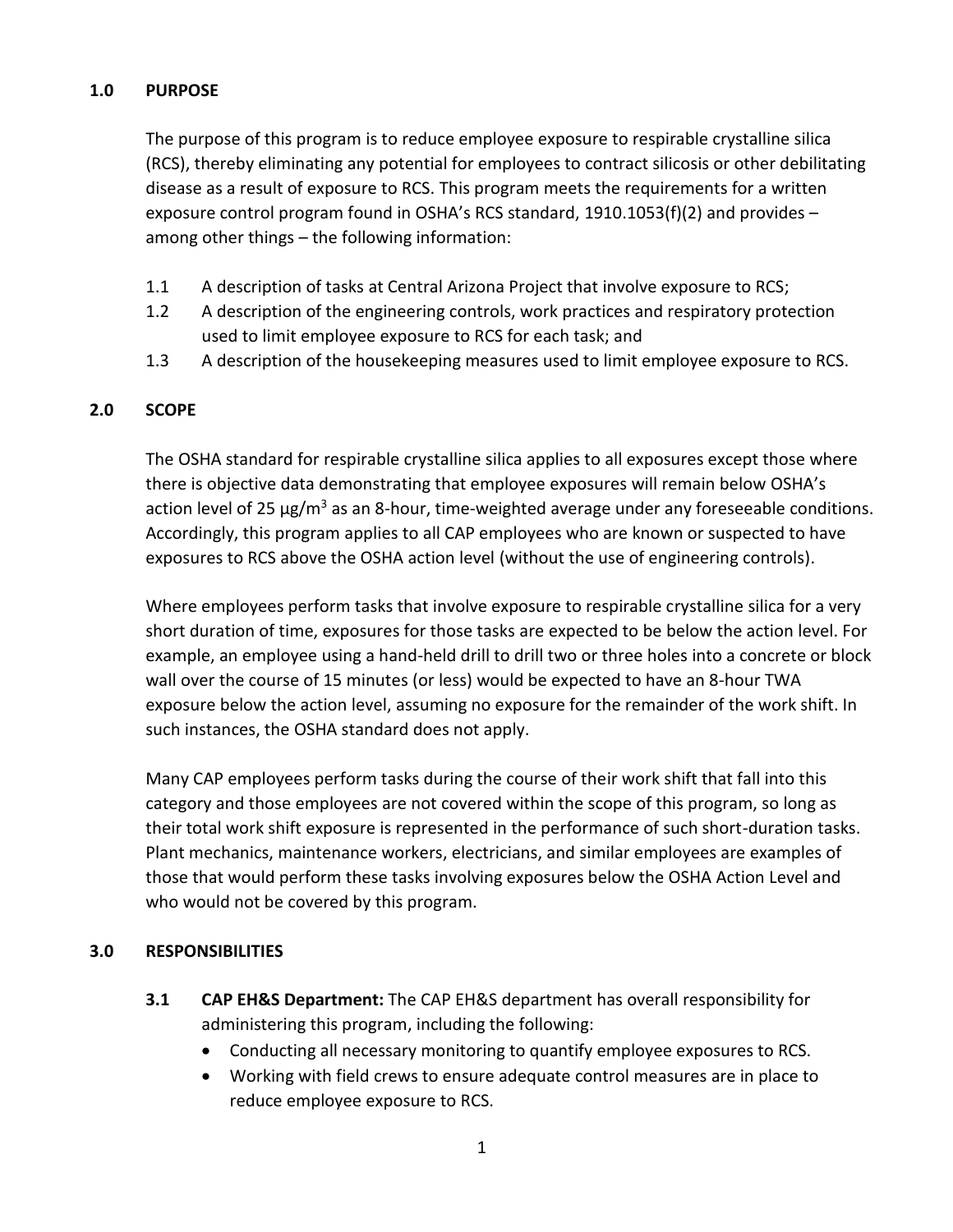- Assisting in identifying appropriate engineering controls to reduce workplace exposures to RCS.
- Providing training to CAP employees, as necessary and in accordance with the requirements of the OSHA RCS standard. Ensuring evidence of training is provided to the Centralized Learning and Development Department for appropriate tracking.
- Assisting CAP project managers and inspectors to ensure that contractors have appropriate procedures in place to ensure protection for their employees.
- Annually reviewing the program to ensure any changes to engineering controls, work practices and tasks involving exposure to RCS are included.
- **3.2 Supervisors and Managers**: CAP supervisors and managers are responsible for understanding the requirements of this program and the effective implementation of those requirements within their work groups.
- **3.3 Employees**: Employees who perform tasks that create or otherwise result in potential exposure to RCS above the OSHA action level are responsible for complying with the requirements of this program, including the use of appropriate engineering controls, work practices and personal protective equipment that will reduce those exposures.

Note: Although respiratory protection is only required during the performance of very specific tasks, nothing in this program prohibits an employee from voluntarily wearing a filtering facepiece respirator. Where an employee voluntarily chooses to wear a filtering facepiece respirator, he/she must first read and sign Appendix D to the OSHA respiratory protection standard. See the EH&S Department for assistance.

#### **4.0 WORKPLACE TASKS INVOLVING EXPOSURES TO RESPIRABLE CRYSTALLINE SILICA**

The following tasks (sections 4.1 through 4.8) performed by CAP maintenance crews are known to create silica-containing dust. The creation of that dust has the potential to expose employees to RCS. However, not all work results in exposures at or above the OSHA action level of 25  $\mu$ g/m<sup>3</sup> as an 8-hour time-weighted average. Where the work is known or suspected to result in exposures above the AL, the OSHA standard applies and the listed exposure control methods are to be followed. Where exposures are below the AL, no control methods are required. Nevertheless, even where exposures are below the AL, employees are encouraged to utilize work methods that will minimize their exposure to RCS-containing dust.

OSHA's general industry standard on RCS allows employers to comply with the OSHA construction standard requirements in those instances where the task performed is indistinguishable from a construction task listed in Table 1 of 29 CFR 1926.1153(c), and the task will not be performed regularly in the same environment and conditions. Therefore, where work performed by CAP employees is indistinguishable from a task listed in Table 1, and is not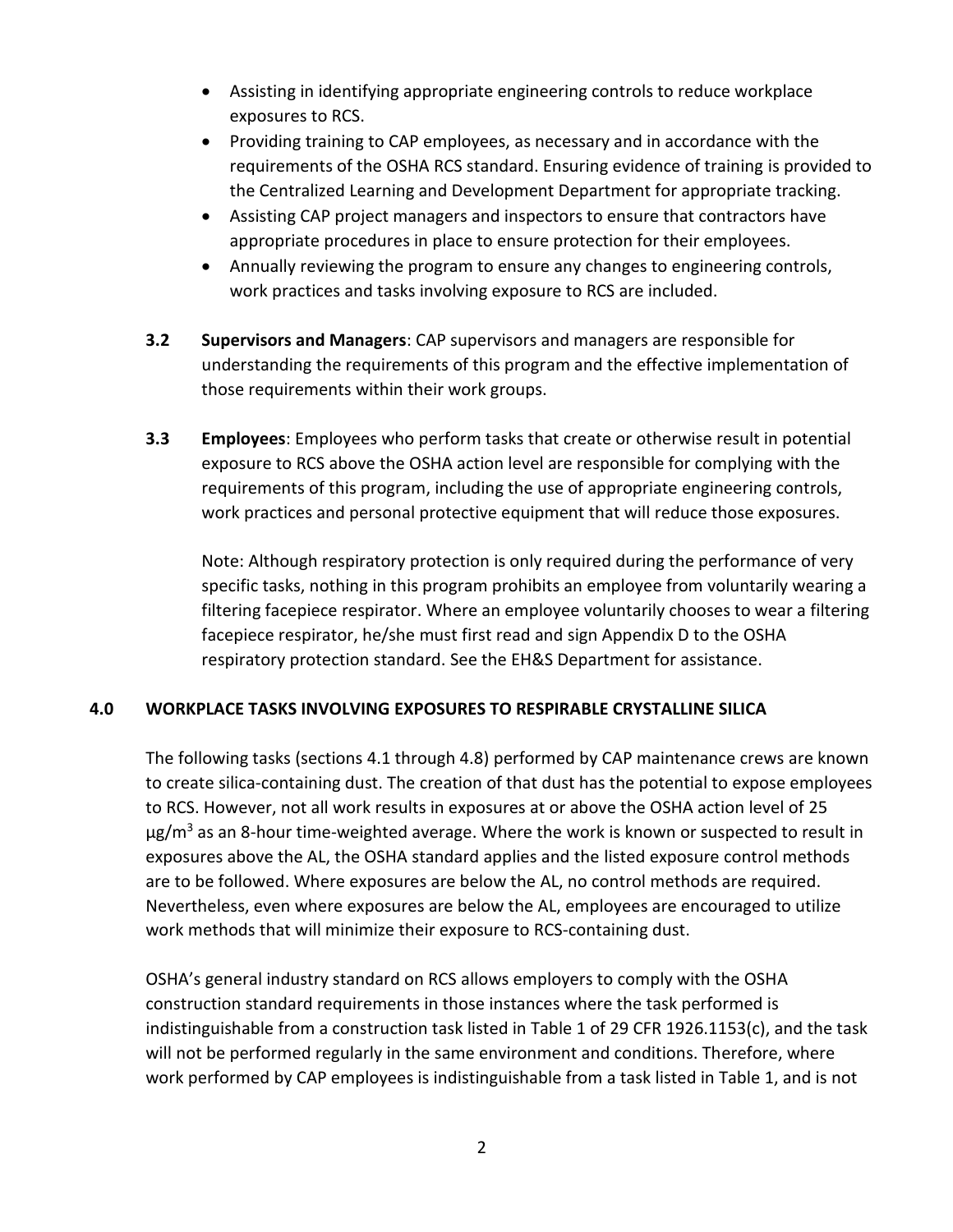performed regularly in the same environment and conditions, the Table 1 control methods are listed and will be followed by CAP.

Notwithstanding the specific requirements for a listed task in this section, employees must *always* do/ensure the following:

- For tasks performed indoors or in enclosed areas, provide a means of exhaust, as necessary, to minimize the accumulation of visible, airborne dust. (Where there is no visible, airborne dust, no exhaust method is required.)
- For tasks performed using wet methods, apply water at flow rates sufficient to minimize the release of visible dust.
- For tasks performed using a vacuum shroud dust collection system, ensure the flow rate is sufficient to maximize the capture of visible dust.
- For protective measures that include an enclosed cab or booth, ensure the cab or booth:
	- o Is maintained as free as practicable from settled dust;
	- o Has door seals and closing mechanisms that work properly;
	- o Has gaskets and seals that are in good condition and working properly;
	- o Is under positive pressure maintained through the continuous delivery of fresh air;
	- $\circ$  Has intake air that is filtered through a filter that is 95% efficient in the 0.3-10 µm range (e.g., MERV-16 or better); and,
	- o Has heating and cooling capabilities.

**Control measures for specific tasks:** When performing the following tasks, the listed engineering and work practice control measures are required, unless it can be shown that exposures to RCS are below the OSHA Action Level.

#### **4.1 Saw cutting of concrete slabs with a walk-behind saw**

#### **Engineering and Work Practice Controls:**

- Use a saw equipped with an integrated water delivery system that continuously feeds water to the blade.
- Operate and maintain the tool in accordance with the manufacturer's instructions to minimize dust emissions.
- Ensure proper water flow to the blade.
- Watch for increased dust emissions a sign that water flow is inadequate

#### **Respiratory Protection:**

|                            | $\leq$ 4 hours/shift | > 4 hours/shift |
|----------------------------|----------------------|-----------------|
| Used outdoors              | <b>None</b>          | None            |
| Used indoors or encl. area | APF 10               | APF 10          |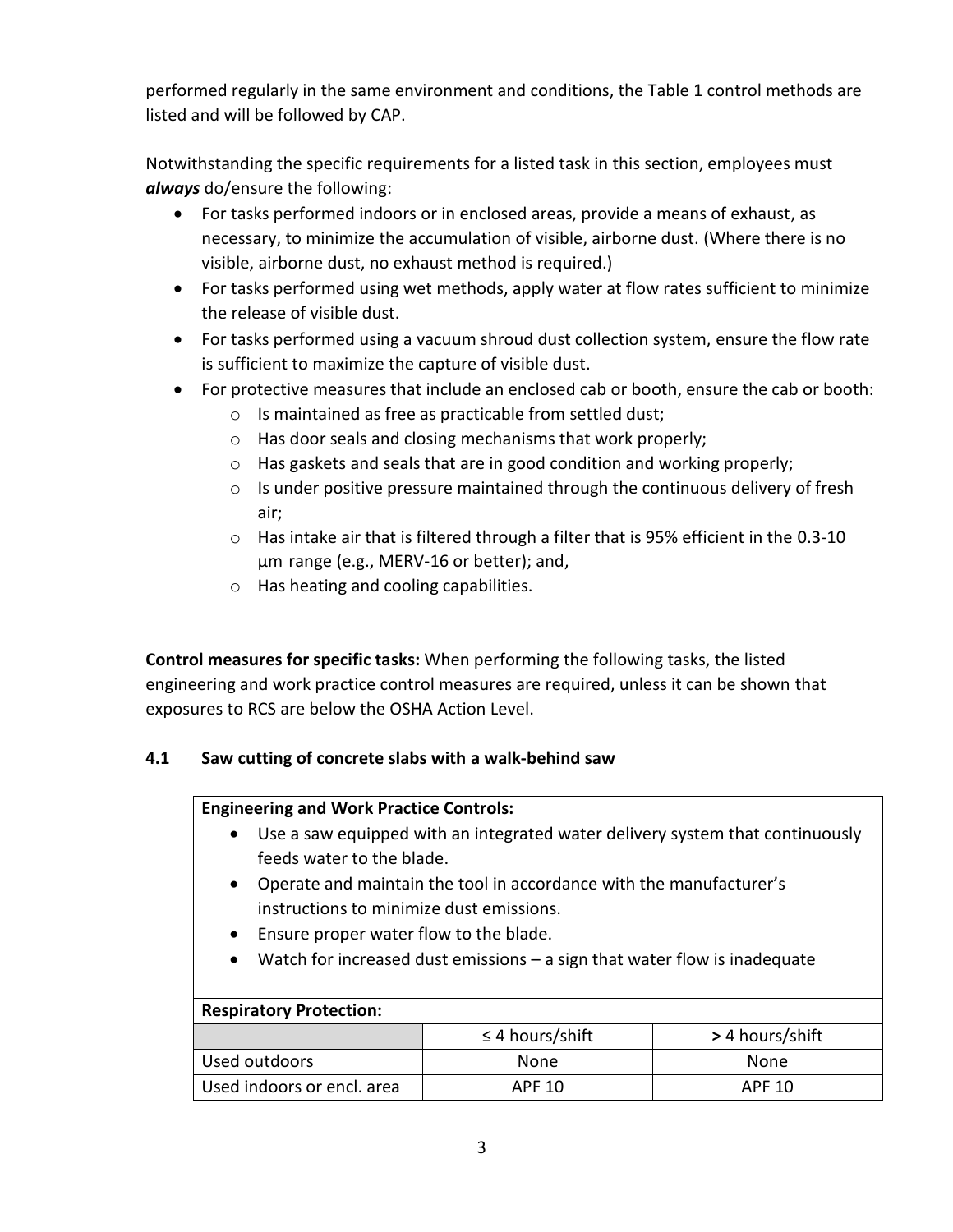#### **4.2 Saw cutting of concrete slabs or block with a handheld power saw**

#### **Engineering and Work Practice Controls:**

- Use a saw equipped with an integrated water delivery system that continuously feeds water to the blade.
- Operate and maintain the tool in accordance with the manufacturer's instructions to minimize dust emissions.
- Ensure proper water flow to the blade.
- Watch for increased dust emissions a sign that water flow is inadequate

#### **Respiratory Protection:**

|                            | $\leq$ 4 hours/shift | > 4 hours/shift |
|----------------------------|----------------------|-----------------|
| Used outdoors              | <b>None</b>          | APF-10          |
| Used indoors or encl. area | APF 10               | APF 10          |

#### **4.3 Core sawing or drilling through concrete floors or walls, or block walls:**

#### **Engineering and Work Practice Controls:**

- Use a tool equipped with an integrated water delivery system that supplies water to the cutting surface.
- Operate and maintain the tool in accordance with the manufacturer's instructions to minimize dust emissions.
- Watch for increased dust emissions and other signs the water delivery system is not functioning as required.

#### **Respiratory Protection:**

|                           | $\leq$ 4 hours/shift | > 4 hours/shift |
|---------------------------|----------------------|-----------------|
| Used indoors and outdoors | None                 | None            |

**4.4 Using handheld and stand-mounted drills, including impact and rotary hammer drills for drilling holes in concrete slabs or walls, or block walls for installation of davit arm bases, shelf anchors, fall protection anchors and similar items**:

#### **Engineering and Work Practice Controls:**

- Use a saw equipped with a commercially available shroud or cowling with dust collection system.
- Operate and maintain the tool in accordance with the manufacturer's instructions to minimize dust emissions.
- Dust collector must provide the air flow recommended by the tool manufacturer, or greater, and have a filter with 99% or greater efficiency and a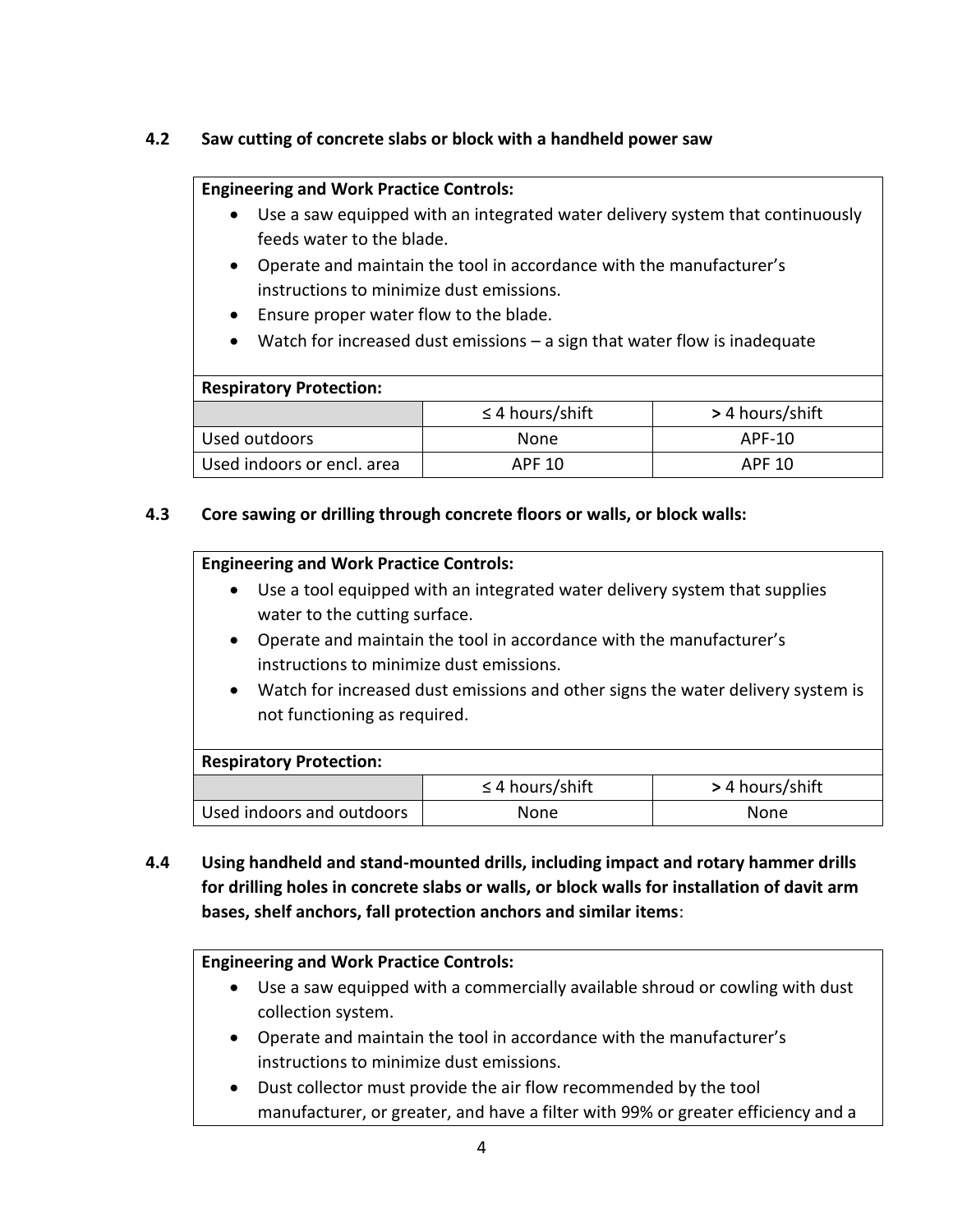filter-cleaning mechanism.

Use a HEPA-filtered vacuum when cleaning out drilled holes.

**Required Respiratory Protection: NONE**

**4.5 Using jack hammers and handheld power chipping tools to break up concrete or block, remove floor tile and thinset, and similar tasks (two options):** 

#### **Engineering and Work Practice Controls: Option 1:**

 Use a tool with a water delivery system that supplies a continuous stream or spray of water at the point of impact.

#### **Required Respiratory Protection for Option 1**

|                             | $\leq$ 4 hours/shift | > 4 hours/shift |
|-----------------------------|----------------------|-----------------|
| Used outdoors               | <b>None</b>          | APF 10          |
| Used indoors or encl. areas | APF 10               | APF 10          |

#### **Engineering and Work Practice Controls: Option 2**

- Use a tool equipped with a commercially available shroud and dust collection system.
- Operate and maintain the tool in accordance with the manufacturer's instructions to minimize dust emissions.
- Dust collector must provide the air flow recommended by the tool manufacturer, or greater, and have a filter with 99% or greater efficiency and a filter-cleaning mechanism.

| <b>Required Respiratory Protection for Option 2</b> |                      |                 |
|-----------------------------------------------------|----------------------|-----------------|
|                                                     | $\leq$ 4 hours/shift | > 4 hours/shift |
| Used outdoors                                       | None                 | APF 10          |
| Used indoors or encl. areas                         | APF 10               | APF 10          |

#### **4.5 Using handheld grinders for any task other than mortar removal (two options)**:

#### **Engineering and Work Practice Controls: Option 1**

- For tasks performed outdoors only: Use a grinder equipped with an integrated water delivery system that continuously feeds water to the grinding surface.
- Operate and maintain tool in accordance with manufacturer's instructions to minimize dust emissions.

**Required Respiratory Protection for Option 1: NONE**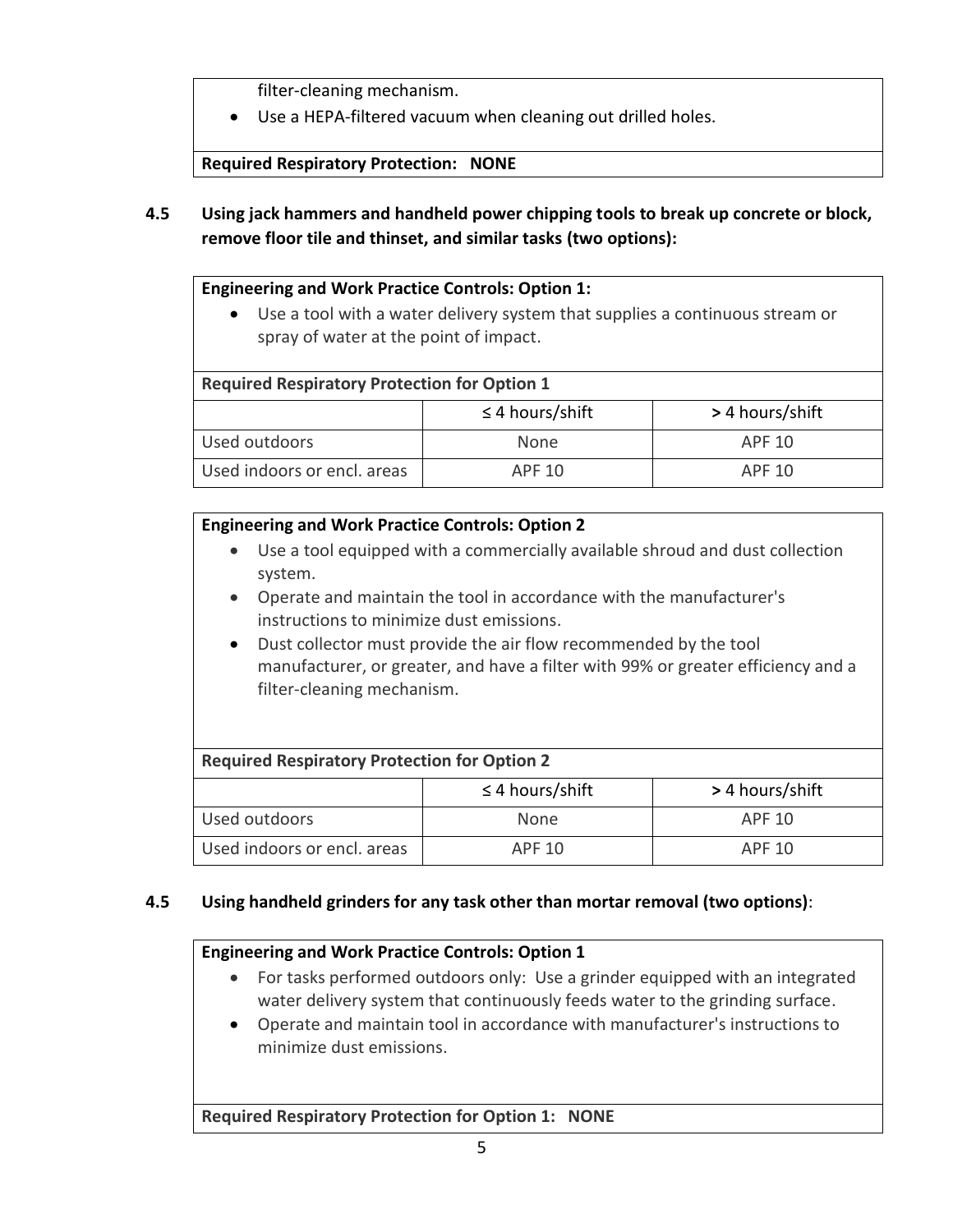#### **Engineering and Work Practice Controls: Option 2**

- Use grinder equipped with commercially available shroud and dust collection system.
- Operate and maintain the tool in accordance with the manufacturer's instructions to minimize dust emissions.
- Dust collector must provide 25 cubic feet per minute (cfm) or greater of airflow per inch of wheel diameter and have a filter with 99% or greater efficiency and a cyclonic pre-separator or filter-cleaning mechanism.

### **Required Respiratory Protection for Option 2** ≤ 4 hours/shift **>** 4 hours/shift Used outdoors None None Used indoors or encl. areas None None None APF 10

#### **4.6. Mixing concrete or mortar in a portable mixer, wheelbarrow or trough**:

#### **Engineering and Work Practice Controls:**

- Use a hose or other method to deliver a water spray to the mixer, wheelbarrow or trough as the concrete or mortar is dumped out of the bag. Continue adding water (spray) as the product is mixed until any visible dust is minimized.
- Employees dumping the bagged product or involved in the mixing process must stand upwind of the mixing container.

#### **Required Respiratory Protection**

|                             | $\leq$ 4 hours/shift | > 4 hours/shift |
|-----------------------------|----------------------|-----------------|
| Mixed outdoors              | <b>None</b>          | None            |
| Mixed indoors or encl. area | <b>None</b>          | APF 10          |

**4.7 Using heavy equipment and utility vehicles for tasks such as grading and excavating (but not demolishing, abrading, or fracturing silica-containing materials) (two options):**

#### **Required Engineering and Work Practice Controls: Option 1**

Apply water and/or dust suppressants as necessary to minimize dust emissions

#### **Required Respiratory Protection for Option 1: NONE**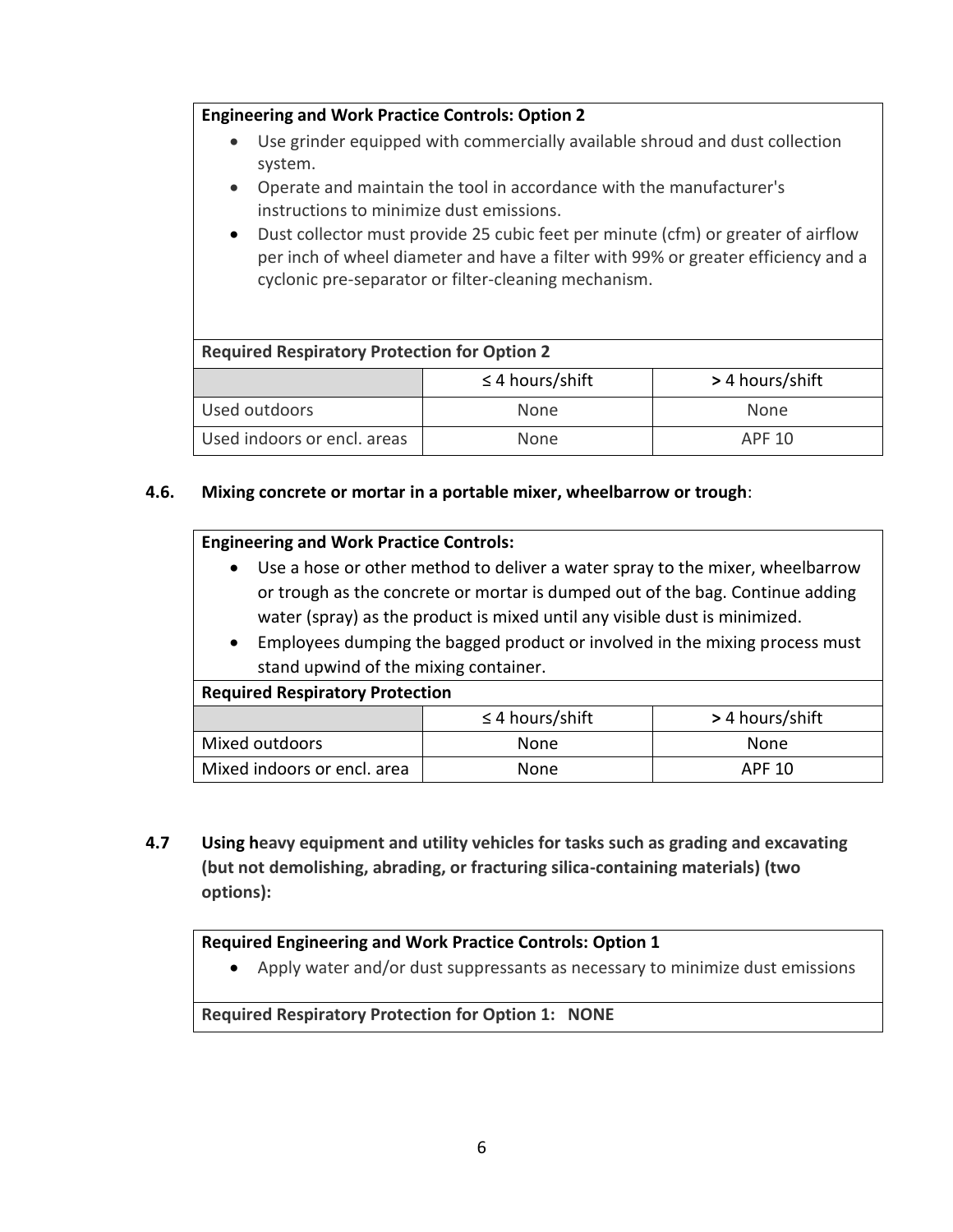#### **Required Engineering and Work Practice Controls: Option 2**

- When the equipment operator is the only employee engaged in the task, operate equipment from within an enclosed cab (see requirements for enclosed cabs under 4.0 above.
- Note that this option must not be used if there will be other employees engaged in the task but not inside of enclosed cabs meeting the requirements of 4.0 above.

**Required Respiratory Protection for Option 2: NONE**

#### **4.8. Abrasive blasting on concrete, block or other silica-containing materials:**

#### **Required Engineering and Work Practice Controls: Option 1**

 Blasting must be conducted in a containment under negative pressure with ventilation exhausted to a filtration unit. Use a HEPA-filtered vacuum when removing blast media.

**Required Respiratory Protection for Option 1: Full Face Supplied Air Respirator**

#### **Required Engineering and Work Practice Controls: Option 2**

 Use a vapor blasting system that introduces a water mist at the abrasive blast nozzle in outdoor settings. The unit should be utilized per the manufacturer's specifications to ensure adequate delivery of water mist.

**Required Respiratory Protection for Option 2: Full Face APR**

- **5.0 ADMINISTRATIVE CONTROLS:** When any of the tasks listed in section 4.0 are performed, appropriate steps must be taken to restrict access to the work areas, as necessary, to limit the number of employees exposed to respirable crystalline silica. Accordingly, when other employees or crews will be working in an area where one of the above tasks will be performed, the silica dust-generating work should be rescheduled. If rescheduling is not an option, one or more of the following precautions should be taken:
	- Employees not involved in the work that creates the silica-containing dust must stay clear of the area where the work is performed so as not to be exposed to the dust.
	- Signs and/or barricades should be installed to keep employees out of the work area.

Whenever a Section 4.0 task is performed that requires the use of respiratory protection, all other employees not engaged in the task must be kept clear of the work area, particularly those areas where visible dust is present.

**6.0 HOUSEKEEPING:** Appropriate housekeeping methods during and after the performance of silica dust-generating work are critical to reducing employee exposures. Therefore, the following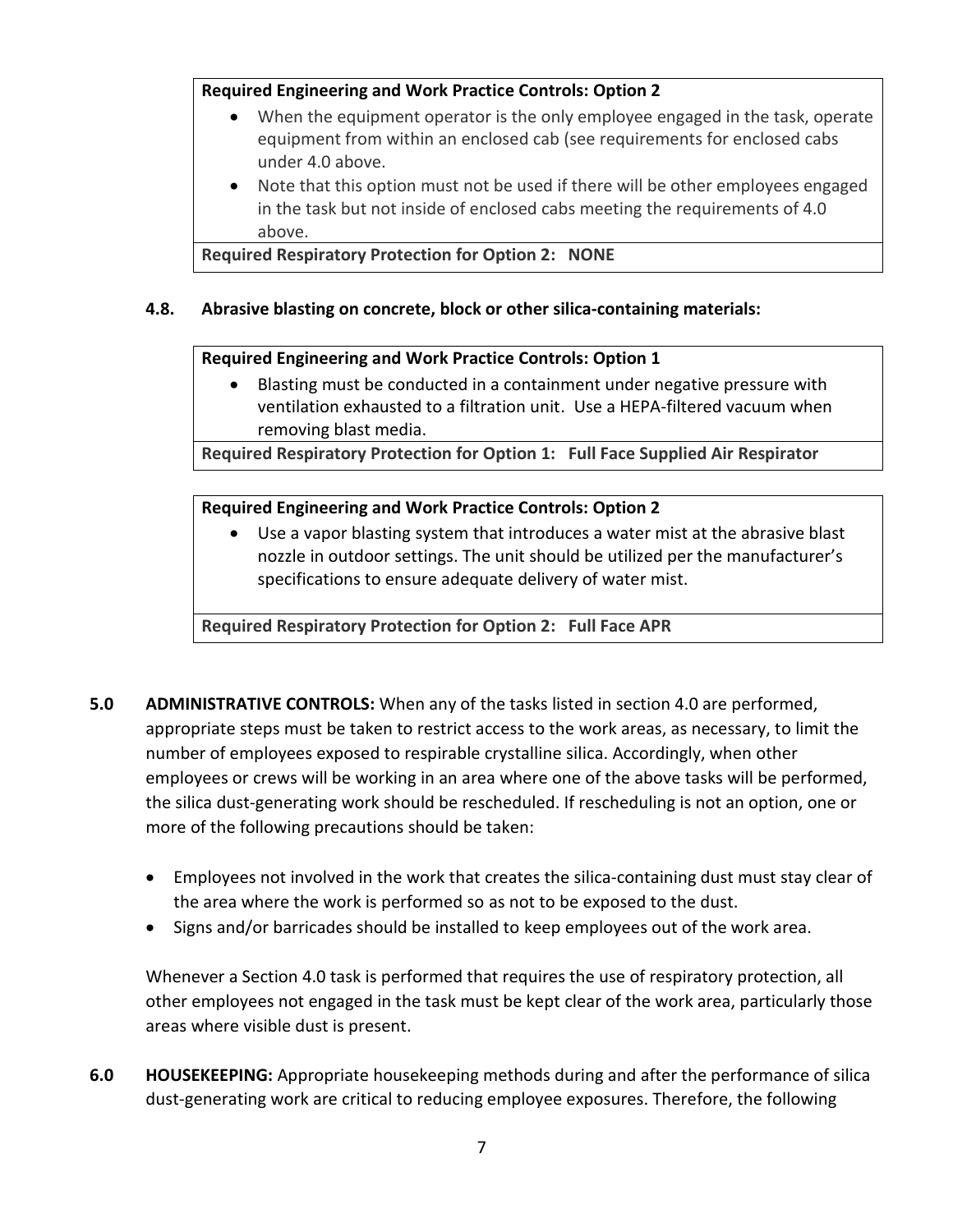practices are required at all times, even for work that does not result in exposures at or above the OSHA AL.

- **6.1** Cleanup of dust containing silica must be performed using wet sweeping or HEPAfiltered vacuuming. Dry sweeping or dry brushing is prohibited unless these other methods are not feasible.
- **6.2** Compressed air must not be used to clean clothing or surface if such activity could contribute to employee exposure to RCS, unless the compressed air is used in conjunction with a ventilation system that effectively captures the dust cloud created by the compressed air or no alternative cleaning method is feasible.

#### **7.0 MEDICAL MONITORING:**

- **7.1** Although CAP does not anticipate the need to perform medical monitoring of employees as a result of respirable crystalline silica exposure, initial and/or periodic medical examinations will be offered to any employee with expected exposures at or above the OSHA action level for 30 or more days per year. Any employee(s) meeting that criterion will be offered a medical examination:
	- Within 30 days of initial assignment to a position where he/she is expected to be exposed to RCS above the action level for 30 or more days a year; and
	- Every three years from the employee's last examination that met the requirements of the silica standard (or more frequently if recommended by the healthcare professional), if the employee will continue to perform tasks that result in exposures above the action level for 30 or more days a year.
- **7.2** Following any medical monitoring exam, the medical professional performing the exam must provide both the employee and CAP with certain information. If the medical professional does not already do so, CAP will provide the employee with a copy of the written medical opinion sent to CAP.
- **7.3** Where the medical professional performing the initial or periodic medical examinations believes the employee needs to see a specialist, CAP will arrange that medical appointment within 30 days of receiving the recommendation. The specialist examination will be provided at no cost to the employee.
- **8.0 EMPLOYEE INFORMATION and TRAINING:** Employee training is an essential part of any program to protect employees from workplace hazards. Training provides employees with the knowledge and power necessary to take control over their own health and safety in the workplace.